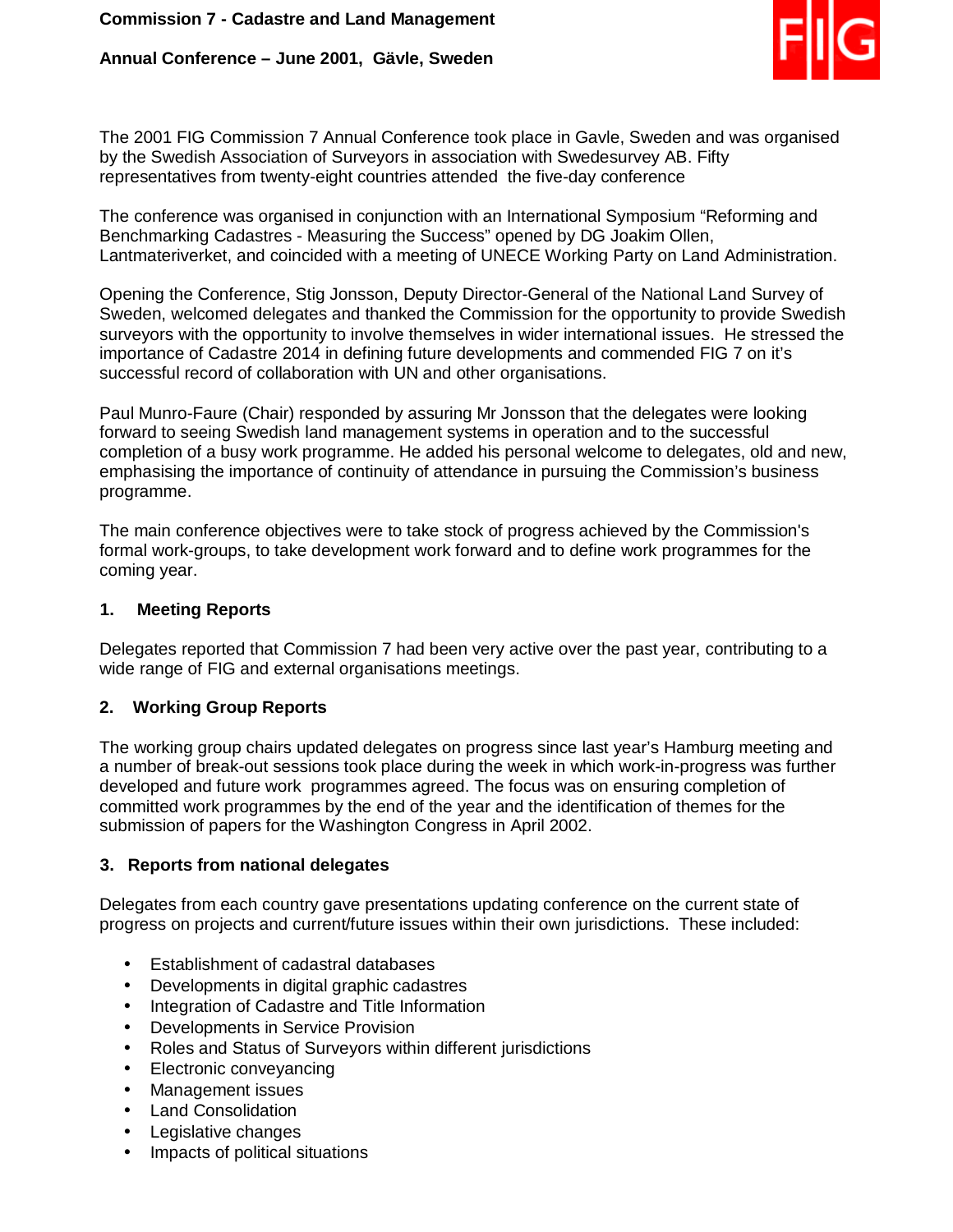Paul van der Molen identified the following potential major issues for inclusion in the work programme:

- Land administration in customary and informal areas. how to facilitate the implementation of land policy with a focus on customary areas and to support the formalisation of informal **settlements**
- Avoiding land fragmentation how can we avoid land fragmentation through land consolidation
- Institutional Conditions as a critical success factor which institutional context is beneficial for successful land administration activity
- Efficiency and Effectiveness how can we measure land administration performance
- Costs of land administration systems how can we provide low cost tools for land administration
- Appropriate ICT support for modern land administration:
	- how can we integrate advanced technology in land administration processes
	- how to establish land administration spatial data infrastructures
	- how to integrate 3D rights to land in land administration systems
	- how to extend cadastres towards the marine areas
	- electronic conveyancing
	- land administration standards

• Capacity Building for land administration - how can we contribute to capacity building for land administration

It was proposed that Commission 7 should address these issues through various activities including symposia and workshops, delivering lectures, papers and reports and co-operation with FIG Commissions and external organisations

The proposal contemplated the following working group structure:.

| Working group 1: | Land administration in non statutory environment       |
|------------------|--------------------------------------------------------|
| Working group 2: | Avoiding land fragmentation through land consolidation |
| Working group 3: | Advances in modern land administration                 |

#### **5. Technical tours**

The formal conference business was complemented by a very successful programme of technical tours. These provided an opportunity for delegates to learn about a number of current and developing land management projects.

In Dalarna, Mats Backholm provided a detailed report on the current situation regarding Land Consolidation policy in Sweden and delegates were able to gauge the practical effect by speaking to land owners in a rural village development.

Visits to a cadastral authority office in Mora, and to the National Land Survey operation in Gavle, provided further opportunities to compare the practical application of land administration with policy and development issues in Sweden

## **6. Social Programme**

In addition to the daily conference business, and in true Commission 7 tradition, there was also a busy social schedule. During the week delegates dined as guests of Swedesurvey Lantmateriat and the Municipality of Gavle and also very much enjoyed an evening of bonhomie and